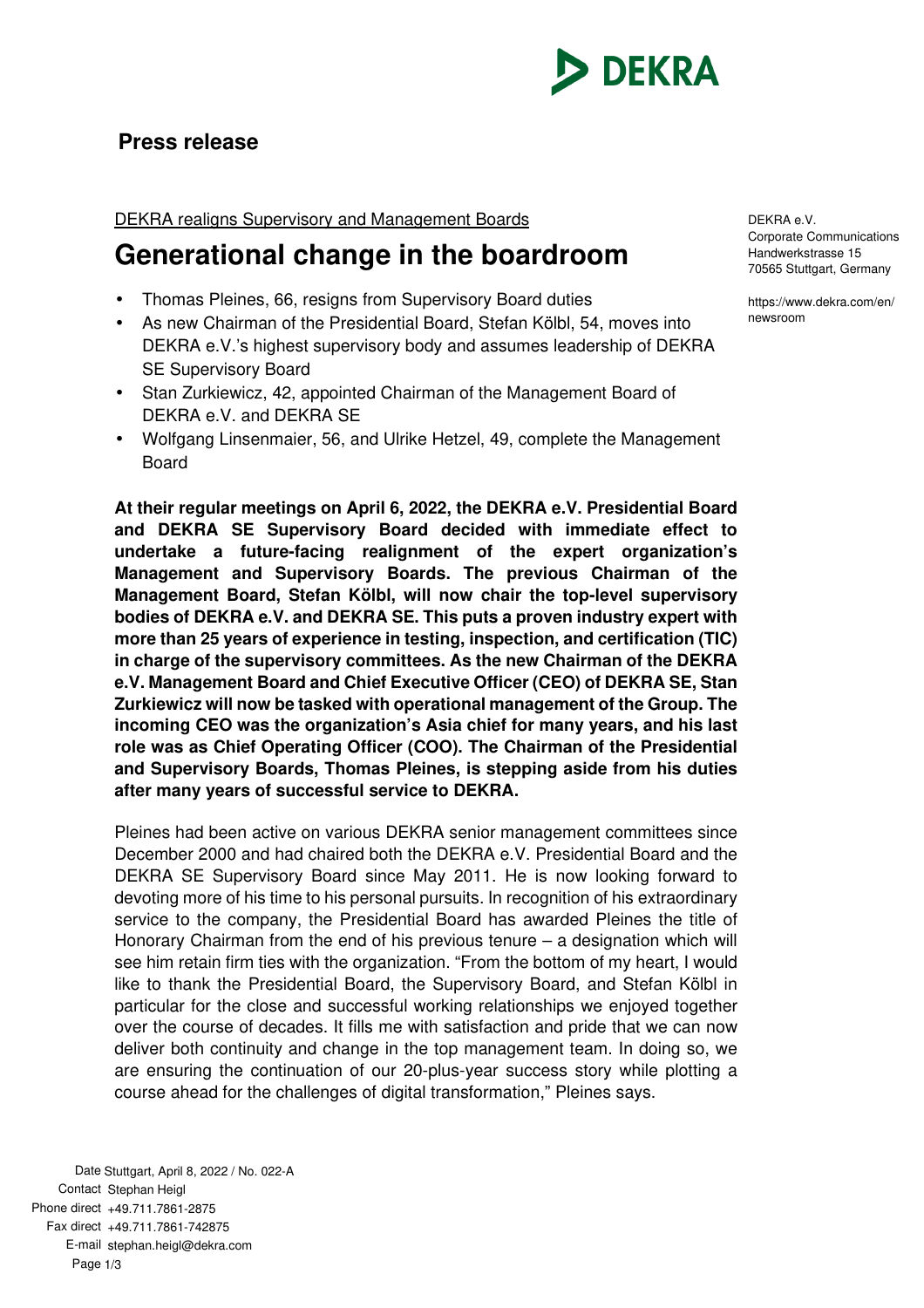With Kölbl's appointment, one of the most experienced chief executives in the industry will be heading up DEKRA's supervisory bodies. "With the DEKRA Strategy 2025 program – including the strategic focus on technical and digital safety and security as well as sustainability services – we have created a strong foundation for our position over the coming years. I want to give special thanks to Thomas Pleines for his many years of excellent service to the organization, and I wish him all the very best for this new chapter of his life," Kölbl says.

Since his appointment as Management Board Chairman in 2010, Kölbl has almost tripled the value of DEKRA. Over the same period, revenue has more than doubled to the current €3.5 billion, profit has increased by 130%, and the number of employees has grown from around 22,000 at the end of 2009 to around 46,500 in 2021. In addition, the company developed a much stronger international focus, with the DEKRA group of companies now operating globally in 60-plus countries across five continents.

The Management Board team is being reduced from four to three positions as part of this change. In addition to the operational business, Zurkiewicz's responsibilities now include the regions, global marketing and sales, corporate strategy and development, and corporate communications. "It will be my pleasure to take on this great challenge. With Strategy 2025 and our digital agenda, the foundations are in place for future growth. We will take a proactive approach to the continued digital transformation of our services and prioritize efforts to enhance our presence in the North American and Asian markets in particular," Zurkiewicz says.

Wolfgang Linsenmaier – who will remain in charge of the Group's development and performance as Chief Financial Officer (CFO) of DEKRA e.V. and DEKRA SE – will also take on responsibility for legal and compliance, auditing, and change management. Ulrike Hetzel, the Chief Technical Officer (CTO) of DEKRA SE, will continue to be responsible for the strategic development of the Service Divisions, innovation management, and global IT.

DEKRA SE will be presenting an excellent set of key data with new record values for 2021 at the Annual Press Conference in three weeks at the end of the Kölbl era, demonstrating strong organizational resilience during the coronavirus crisis. "It is an excellent time to make these changes. I wish the whole Management Board continued success and the best of luck as they take the reins of the organization. Going forward, I will be taking greater advantage of my entrepreneurial freedom as well as addressing new personal priorities. I would like to thank all 46,500 DEKRA employees around the world – without them, we would not have been able to achieve the great progress we have made," said Kölbl.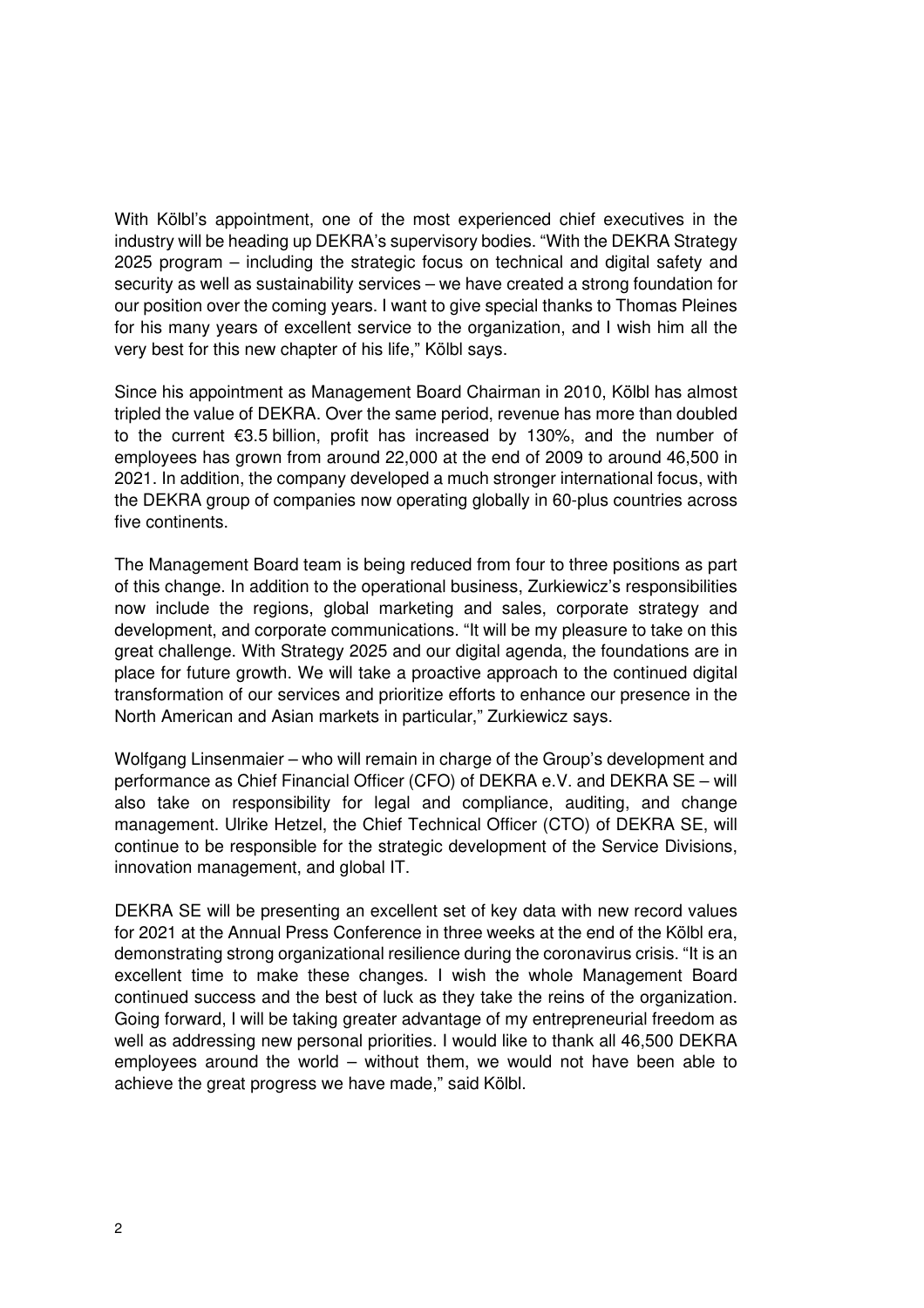## **About DEKRA**

DEKRA has been active in the field of safety for almost 100 years. Founded in 1925 in Berlin as Deutscher Kraftfahrzeug-Überwachungs-Verein e.V., it is today one of the world's leading expert organizations. DEKRA SE is a subsidiary of DEKRA e.V. and manages the Group's operating business. In 2021, DEKRA generated preliminary sales totaling almost EUR 3.5 billion. The company currently employs around 46,500 people in approximately 60 countries on all continents. With qualified and independent expert services, they work for safety on the road, at work and at home. These services range from vehicle inspection and expert appraisals to claims services, industrial and building inspections, safety consultancy, testing and certification of products and systems, as well as training courses and temporary work. The vision for the company's 100th birthday in 2025 is that DEKRA will be the global partner for a safe, secure, and sustainable world. With a platinum rating from EcoVadis, DEKRA is now in the top one percent of sustainable businesses ranked.

**Portrait images:** 



**Stefan Kölbl,** new Chairman of the Presidential Board of DEKRA e.V. and new Chairman of the Supervisory Board of DEKRA SE



**Stan Zurkiewicz**, new CEO and Chairman of the Management Board DEKRA e.V. and DEKRA SE